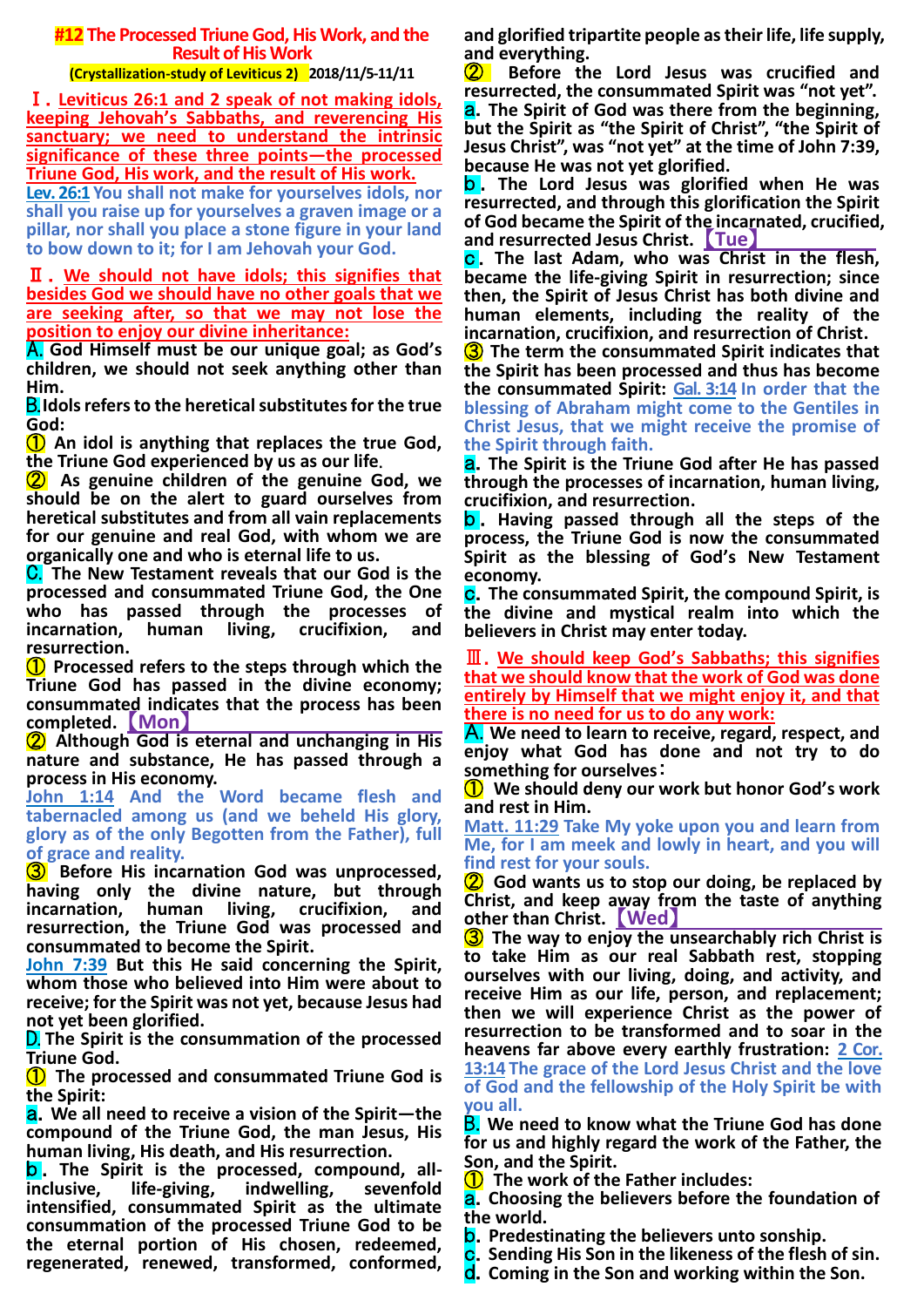e.**Passing through death in the Son.**

f.**Raising up Christ from the dead.**

g.**Seating Christ in the heavenlies, subjecting all things under His feet, and giving Him to be Head over all things to the church.**

h. **Calling, forgiving, justifying, reconciling, receiving, regenerating, washing, sanctifying, and glorifying the believers**.

**I**. Sending forth the Spirit of His Son into the **believers' hearts.**

j.**Causing all things to work together for good to those who love God and who are called according to His purpose.**

k.**Crushing Satan under the believers' feet.**

l.**Bringing many believers into glory.**

② **The work of Christ includes:**

a.**Bringing God into man and making God one with man.**

b.**Serving people.**

c.**Sowing the seed of the kingdom.**

d.**Undoing the works of the devil.**

e.**As the Lamb of God, taking away the sin of the world.**

f.**Destroying the devil, who has the might of death**. **Heb. 2:14 Since therefore the children have shared in blood and flesh, He also Himself in like manner partook of the same, that through death He might destroy him who has the might of death, that is, the devil,**

g.**Rebuilding God's temple, making it a corporate one.**

h.**Becoming the life-giving Spirit.**

i.**As the Lord, exercising His sovereignty over all for the accomplishment of the divine economy.**

j.**Building the church.**

k.**As our High Priest according to the order of Melchizedek, interceding for us.**

l.**As the Ruler of the kings of the earth, ruling the whole world that the gospel may spread and the church may be produced.** 【**Thu**】

③ **The work of the Spirit includes:**

- a.**Convicting the world.**
- b.**Regenerating the believers.**

c.**Supplying the believers with His bountiful supply.**

d.**Sanctifying the believers.**

e.**Transforming the believers.**

**2 Cor. 3:18 But we all with unveiled face, beholding and reflecting like a mirror the glory of the Lord, are being transformed into the same image from glory to glory, even as from the Lord Spirit.**

f.**Guiding the believers into all the reality.**

g.**Pouring out God's love in the believers' hearts.**

h.**Anointing the believers.**

i.**Being the oneness of the Body of Christ.**

j.**Speaking to the churches.**

Ⅳ. **We need to reverence God's sanctuary; this signifies that we should regard with reverence all that God is and has accomplished in Christ as God's dwelling, embodiment, and expression and in the church as the enlargement of Christ for God's dwelling and eternal manifestation:**

A. **First, we have the processed Triune God and His work for our rest, and then, as the result of His work, we have the church as the expression and the enlargement of Christ.**

B. **"Let them make a sanctuary for Me that I may dwell in their midst" (Exo. 25:8):**

① **The book of Exodus reveals that the goal of God's salvation is the building of God's dwelling place on earth.**

② **The sanctuary in Leviticus 26:2 implies God's dwelling, embodiment, andexpression in Christ and God's dwelling and eternal manifestation in the church:**

C. **The church is God's house, the dwelling place of God.**

**1 Tim. 3:15 But if I delay, I write that you may know how one ought to conduct himself in the house of God, which is the church of the living God, the pillar and base of the truth.**

① **As the house of God, the church is the dwelling place of God—the place where God can have His rest and put His trust.** 【**Fri**】

② **The church of God is the house of the living God:** a.**The house of God is the household of God: Eph.** 

**2:19 So then you are no longer strangers and sojourners, but you are fellow citizens with the saints and members of the household of God,**

(1) **The dwelling place (the house) and the family (the household) are one entity—a group of called, regenerated ones indwelt by God Himself.**

(2) **Just as Christ is not separate from the members of His Body but dwells in them, the Father is not a separate member of His household but is in all the children.**

b.**The house of God is organic in the divine life, organic in the divine nature, and organic in the Triune God; because the church is organic, the church grows.**

c.**In speaking of the church as the house of God, Paul refers to God as the living God.**

(1) **The living God, who lives in the church, must be subjective to the church and not merely objective.**

(2) **Because God is living, the church as the house of God is also living in Him, by Him, and with Him; a living God and a living church live, move, and work together.**

③ **The church as the house of God—the Father's house—is the enlarged, universal, divine-human incorporation as the issue of Christ's being glorified by the Father with the divine glory.**

④ **First Timothy 3:15-16 indicates that the church as the house of God is the manifestation of God in the flesh:**

**1 Tim. 3:16 And confessedly, great is the mystery of godliness: He who was manifested in the flesh, Justified in the Spirit, Seen by angels, Preached among the nations, Believed on in the world, Taken up in glory.**

a.**These verses imply not only that Christ as the Head is the manifestation of God in the flesh but also that the church as the Body is the manifestation of God in the flesh.**

b.**God is manifested in the church, the Body of Christ, and the house of the living God, as His enlarged, corporate expression in the flesh.**

Ⅴ.**Seeing the vision of the processed Triune God with His work and the result of His work will constitute us into obedient ones who will receive God's blessing.** 【**Sat**】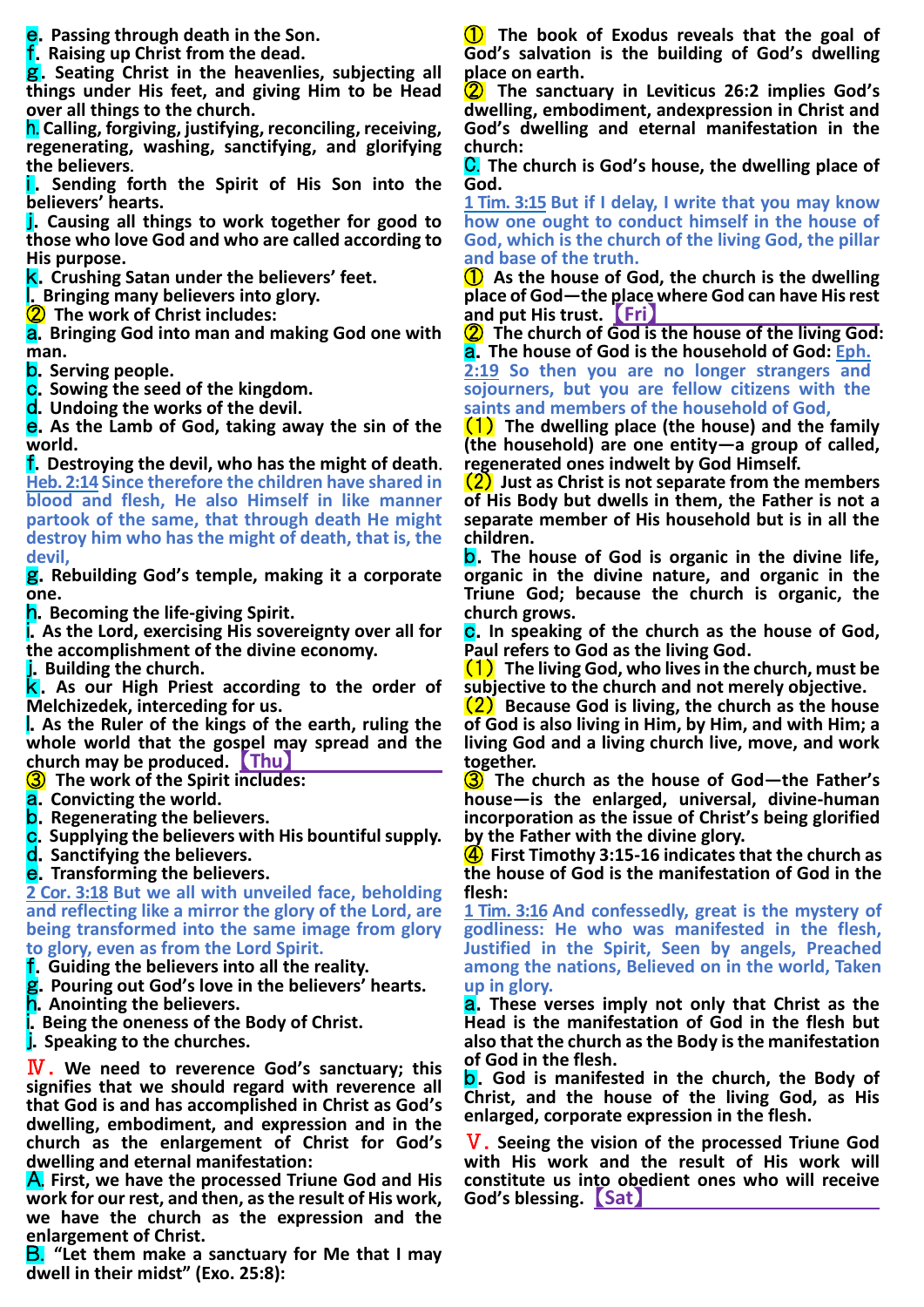### **Experience**①:**The Spirit is the consummation of the Triune God. It comes into man and quench the thirst.**

**The Spirit is the consummation of the Triune God. Eventually, God is called the Spirit, and the transformed tripartite man is the bride.... Consummation means completion. Our God has been completed because He has been processed and compounded.**

**I hope that we all would receive a vision of the Spirit—He is the compound of the Triune God, the man Jesus, His human living, His death, and His resurrection. All the positive things in the universe are compounded in this one Spirit, which is the Spirit.**

**We may give a full definition of the Spirit. The Spirit is the processed, compound, all-inclusive, life-giving, indwelling, sevenfold intensified, consummated Spirit as the ultimate consummation of the processed Triune God to be the eternal portion of His chosen, redeemed, regenerated, sanctified, transformed, and glorified tripartite people as their life, life supply, and everything.**

**John 7:39 speaks of the Spirit, telling us that before the Lord Jesus was crucified and resurrected the Spirit was not yet.... After His resurrection, that is, after He had been glorified, the Spirit of God became the Spirit of the incarnated, crucified, and resurrected Jesus Christ. Even though, before Christ's death and resurrection, the Spirit of God was the Spirit of Jehovah and the Holy Spirit, the Spirit was not yet. This term—the Spirit—is often used by Paul in his Epistles and by John in the book of Revelation. In speaking of the Spirit, John and Paul are referring to the all-inclusive life-giving Spirit of the Triune God. Therefore, eventually and ultimately the Spirit of God is the Spirit.**

#### **For new ones**

**The Triune God as Father, Son and the Spirit went through the process of incarnation, human living, crucifixion and resurrection, and consummated to become the Spirit, the Life-giving Spirit.The Spirit was not yet when Lord Jesus was serving on earth. That is because the Spirit was not done yet.**

**John7:37 Now on the last day, the great day of the feast, Jesus stood and cried out, saying, If anyone thirsts, let him come to Me and drink. 38 He who believes into Me, as the Scripture said, out of his innermost being shall flow rivers of living water. 39 But this He said concerning the Spirit, whom those who believed into Him were about to receive; for the Spirit was not yet, because Jesus had not yet been glorified.**

**Hallelujah! Praise the Lord. After Christ's resurrection, now the Spirit is here as the consummation of Triune God, just like air. If you open your heart, exercise the spirit and call upon the name of the Lord, the Spirit will come into you and quench the thirst within you. The spirit is the life-** **giving spirit that contains all elements. It can come into your spirit and give you rich supply. Even though the Spirit of God come to man, not until the Spirit is consummated can the Spirit come into man. The greatest blessing to you in the New Testament church age is that the Spirit will come into you and supply all your need from inside.**

**For those newly saved new ones should understand and experience this wonderful spiritual blessing. If you are a graduate student, the spirit can supply you the wisdom, comprehension ability, enforcement power, ability to concisely summarize complex things, patience and so on. By doing so, you will become an excellent graduate student and you can become a witness of the Lord.**

**Prayer**: **"Oh Lord Jesus! I call upon your name and pray-read your word. When the Lord was serving on earth, the Spirit was not yet. However, today the Spirit of God is consummated as the life-giving Spirit that contains all. It can come into me to become my life, life supply and my all. I hope that I can touch and enjoy the Spirit so that I can overcome at any difficult time! Furthermore, I hope that the spirit I enjoyed can flow out of me to the people around me! Amen!"**

### **Experience②**:**Accept God's work by faith and enjoy it in the rest**

**We should take God's work and rest because of it. However, most people neglect God's work and, instead, try to do something for themselves and by themselves. This is the situation among believers as well as unbelievers. Many believers ignore what God's work has accomplished for them and work by themselves to accomplish something for themselves. But it is an insult to God to ignore what He has done for us that we may rest in Him and in His work. To rest in God and in His work is to keep His Sabbath.**

**We may ignore God's work and seek to do something for ourselves and by ourselves under the cloak of doing something for God. Such a thing may have a good appearance, but it is actually an insult to God, for it ignores what He has done for us that we may rest in Him and enjoy what He has done for us. Instead of ignoring what God has done, we should deny what we can do or want to do. We need to deny our work but honor God's work and rest in Him.**

**For Junior & Senior High School / College Students Eph.1:19 And what is the surpassing greatness of His power toward us who believe, according to the operation of the might of His strength, 20 Which He caused to operate in Christ in raising Him from the dead and seating Him at His right hand in the heavenlies, 21 Far above all rule and authority and power and lordship and every name that is named not only in this cage but also in that which is to come; 22 And He subjected all things under His feet and gave Him to be Head over all things to the church,**